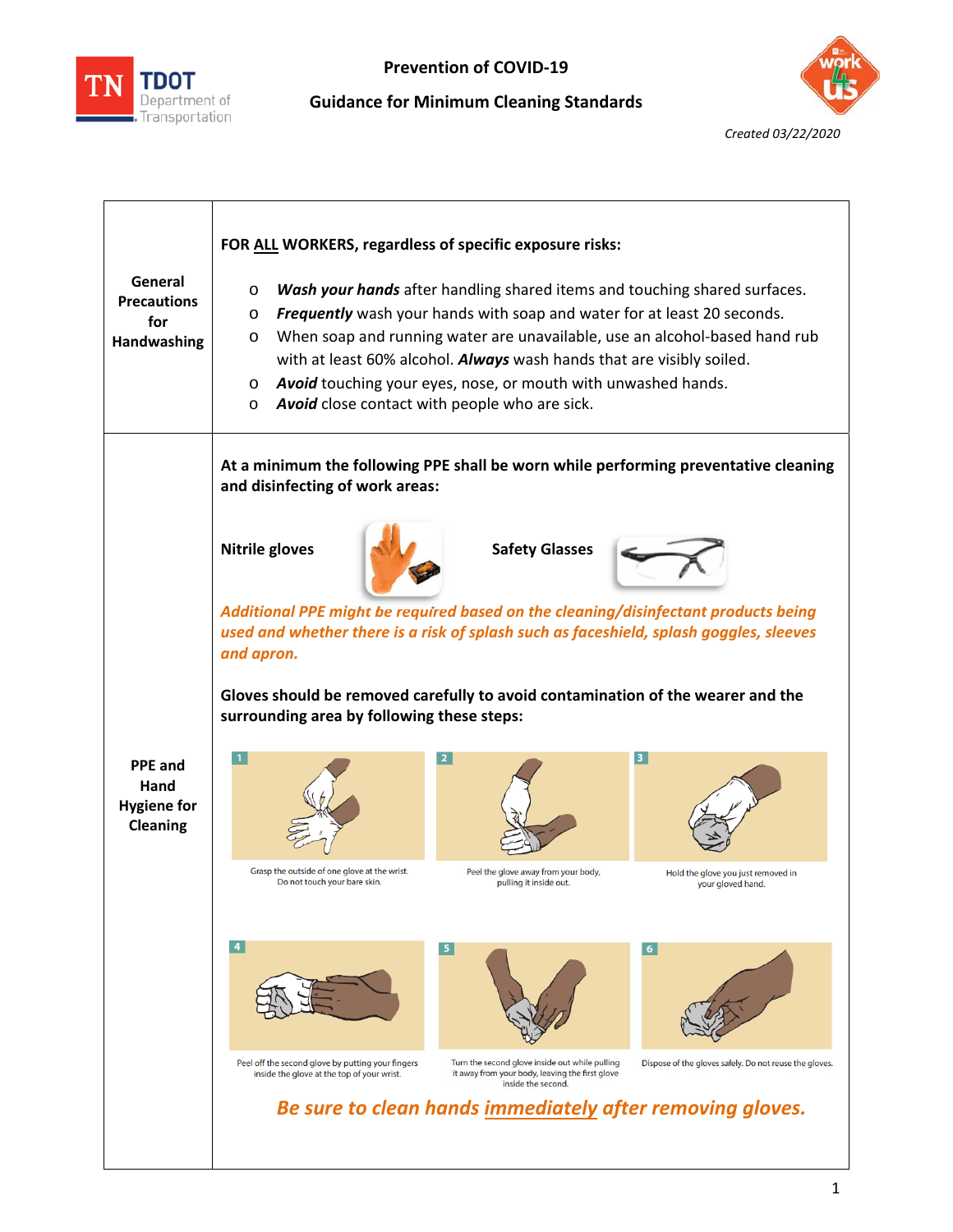

## **Guidance for Minimum Cleaning Standards**



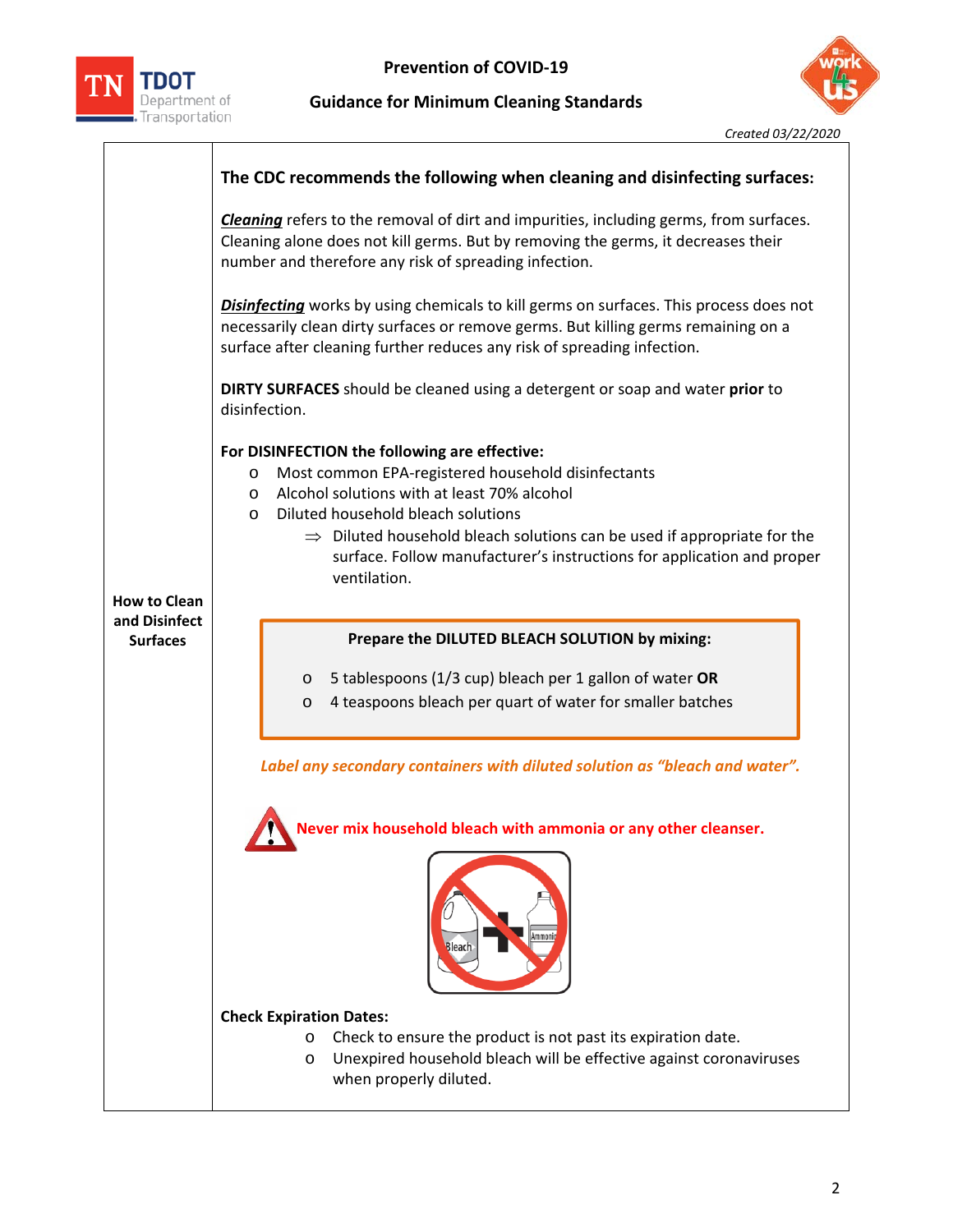

## **Prevention of COVID‐19**



**Guidance for Minimum Cleaning Standards** 

|                                         | FACT: According to the Wall Street Journal, the average desk has 800<br>bacteria per square inch, which is roughly 14 times more bacteria than an<br>office toilet seat.                                                                                                                   |  |  |  |  |
|-----------------------------------------|--------------------------------------------------------------------------------------------------------------------------------------------------------------------------------------------------------------------------------------------------------------------------------------------|--|--|--|--|
|                                         | No less than TWICE PER DAY, clean touchable and shared surfaces like the following:                                                                                                                                                                                                        |  |  |  |  |
|                                         | <b>Offices/Common Areas</b><br>Phone handles and buttons, desktops, doorknobs and handles, arm of chairs, keyboard<br>and mouse                                                                                                                                                            |  |  |  |  |
|                                         | Cell phones and tablets are what the CDC calls "HIGH TOUCH SURFACES"<br>Use manufacturer approved electronic screen cleaners when possible. Avoid<br>٠<br>using rubbing alcohol, disinfectants, or similar sprays. Using them can damage<br>the protective coating on your phone's screen. |  |  |  |  |
| <b>Offices and</b><br><b>Work Areas</b> | <b>AVOID SHARING DEVICES</b>                                                                                                                                                                                                                                                               |  |  |  |  |
|                                         | In a pinch, you can also do the following:<br>Using a 70% isopropyl alcohol wipe or disinfecting Wipes to gently wipe the<br>exterior surfaces of your phone. DO NOT use bleach.<br>Avoid getting moisture in any openings, and don't submerge your phone in any<br>cleaning agents.       |  |  |  |  |
|                                         | <b>Restrooms</b><br>Doorknobs and handles, sinks, counters, dispensers, toilet seats, flush valves, partition<br>doors, handicap rails, light switches                                                                                                                                     |  |  |  |  |
|                                         | <b>Break Rooms</b><br>Doorknobs and handles, handrails, light switches, push plates doors, tables, common<br>touchable areas on chairs, outside microwave, fridge handles, coffee pot handles,<br>dishwashers, sinks, counters and dispensers                                              |  |  |  |  |
|                                         | Always wash hands after touching shared surfaces.                                                                                                                                                                                                                                          |  |  |  |  |
|                                         |                                                                                                                                                                                                                                                                                            |  |  |  |  |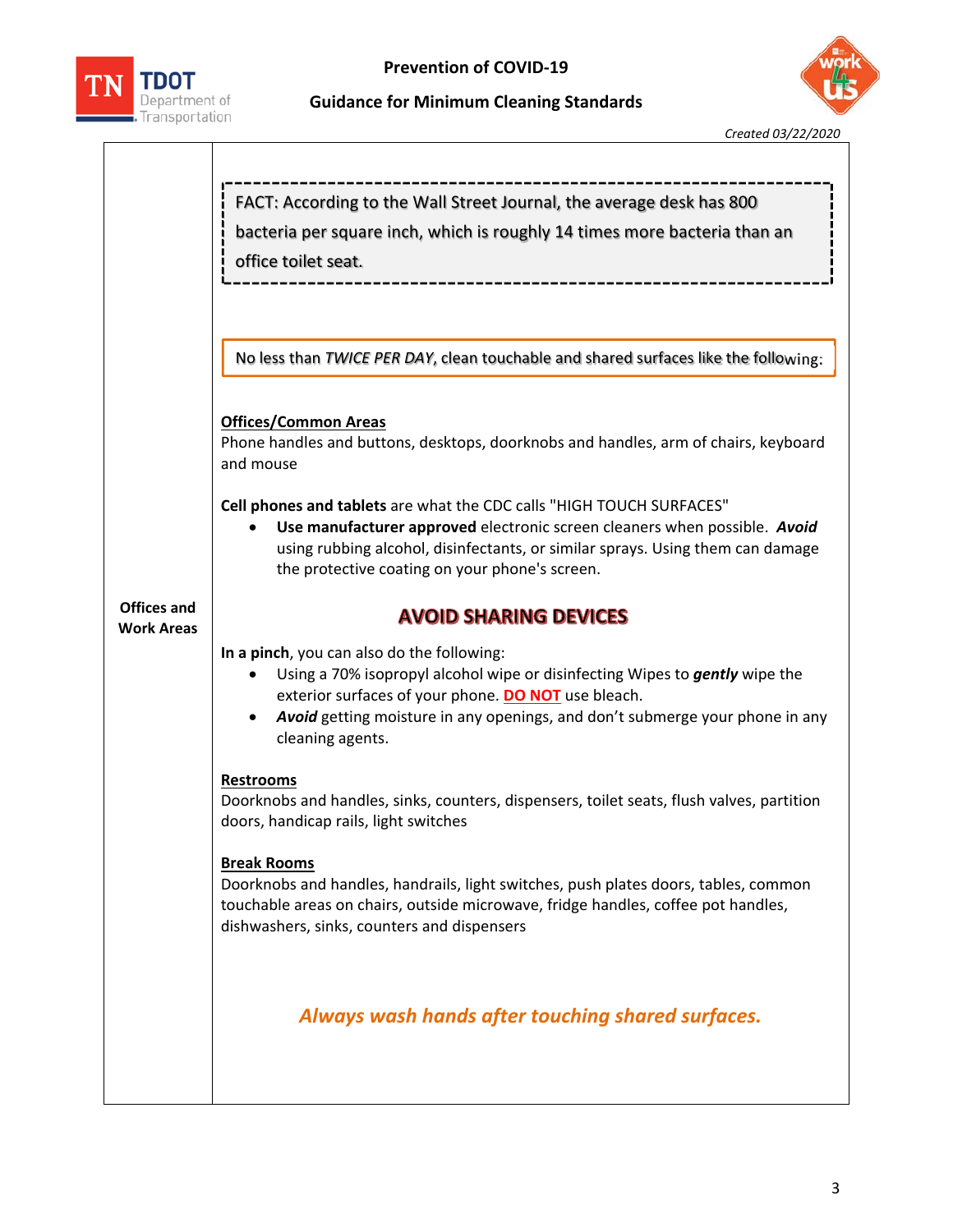

## **Guidance for Minimum Cleaning Standards**



 *Created 03/22/2020*

|                                                                | No less than TWICE PER DAY and AFTER A CHANGE IN OPERATOR                                                                                                                                                                                                                                                                                                                                                                                                                                                                                                                                                                                                                                                                                                                                                                                                                                                       |  |  |  |  |
|----------------------------------------------------------------|-----------------------------------------------------------------------------------------------------------------------------------------------------------------------------------------------------------------------------------------------------------------------------------------------------------------------------------------------------------------------------------------------------------------------------------------------------------------------------------------------------------------------------------------------------------------------------------------------------------------------------------------------------------------------------------------------------------------------------------------------------------------------------------------------------------------------------------------------------------------------------------------------------------------|--|--|--|--|
|                                                                | Clean touchable and shared surfaces by using disinfectant wipes or other approved<br>disinfecting cleaners for vehicles and mobile equipment.                                                                                                                                                                                                                                                                                                                                                                                                                                                                                                                                                                                                                                                                                                                                                                   |  |  |  |  |
| <b>Vehicles and</b><br><b>Mobile</b><br>Equipment<br>and Tools | <b>Vehicles and Mobile Equipment</b><br>External and internal door handles, window latches/handles, locks, dashboard controls,<br>seats, steering wheel & joystick controls, levers, signal and wiper stalks,-transmission<br>shifter, seat adjustment levers, and seatbelt components, tailgate and toolbox handles<br>on trucks, another other vehicle controls.<br>No more than two persons in a vehicle, where practical.<br>$\circ$<br>While outdoors; avoid groups of people and adhere to social distancing<br>$\circ$<br>guidelines<br><b>Hand Tools</b><br>If using hand tools and other shared tools, wipe down handles and touchable surfaces<br>for controls.<br><b>SHARE with CAUTION!</b><br>These may include:<br>Staplers, pens/pencils, scissors, three-hole punch, calculators, tape dispensers,<br>$\bullet$<br>printer/copier buttons<br>Chainsaws, shovels, hammers, wrenches, power tools |  |  |  |  |

*See next page for Summary of Minimum Cleaning Requirements*